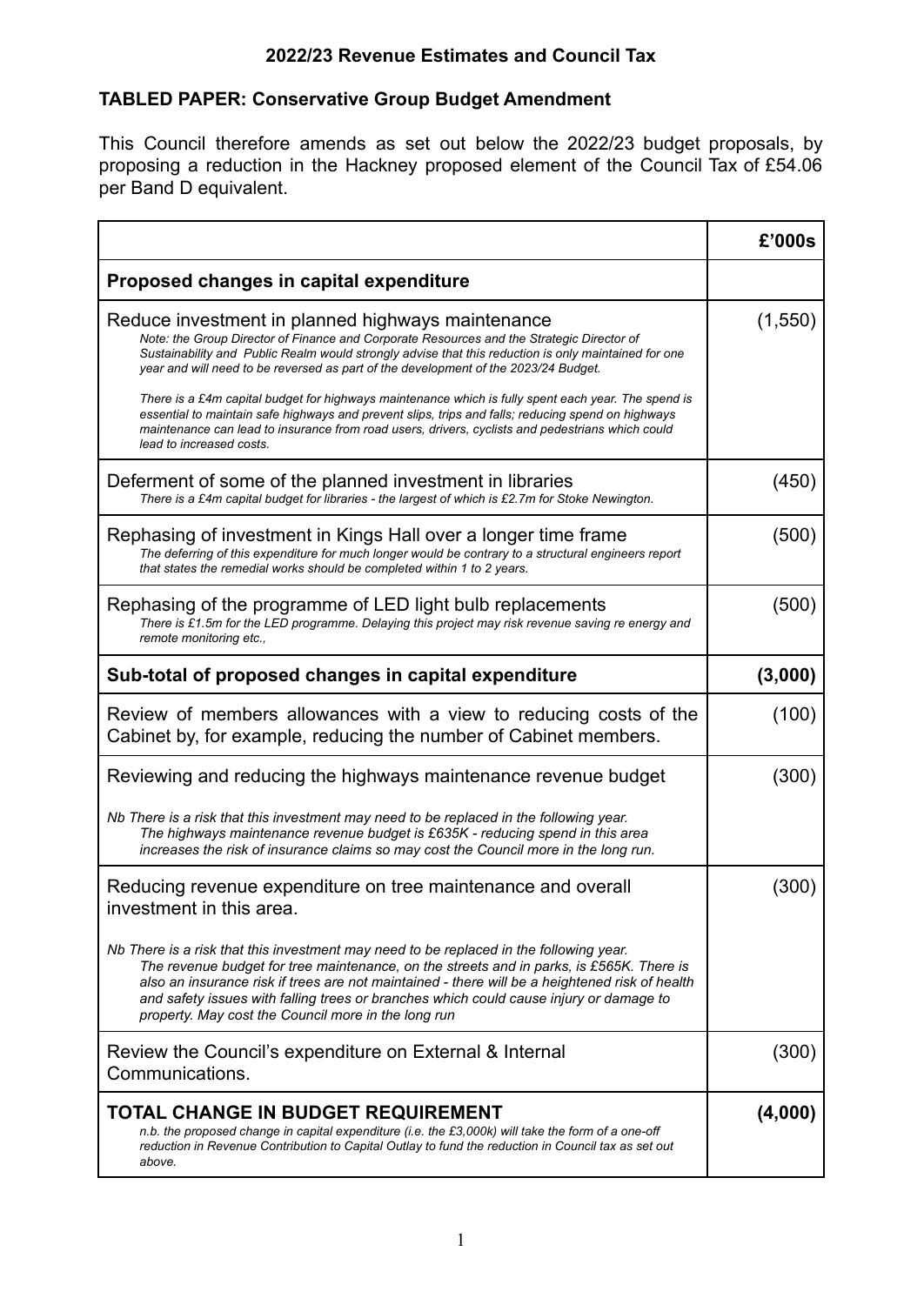Council therefore amends as follows the 2022/23 budget proposals, including a reduction in the Hackney element of the proposed Council Tax of £54.06 per Band D equivalent. The Group Director of Finance & Corporate Resources advises that he can give the reassurances required by Section 25 of the Local Government Act 2003 with regard to the adequacy of the reserves and the robustness of the estimates on the basis of the notes included with the proposed amendments. It is also important to note that where resources identified above are only one off resources they can only be used to fund expenditure for one year.

The proposed amendments set out above will generate a Council Tax Requirement of £90.363m, which equates to a Council Tax of £1,221.44 (£17.03 decrease when compared to 2021/22) at the Band D level for Hackney purposes. When added to the proposals of the preceptor, the Greater London Authority, this would produce a total at band D level of £1,617.03 for residents, which equates to an overall £14.90 increase from 2021/22.

It should be noted that the Conservative Group do not agree with any increase in the GLA precept and indeed we believe that if we had a Conservative Mayor of London, there would be no increase in the GLA precept.

The GLA should end inefficient and wasteful expenditure on schemes and projects that ignore the outcome of consultations. The GLA needs to account fully for the increase of £10 per Band D property in 2022/23 in respect of the "Police precept" (and an overall increase in Band D precept of £31.93) and explain how numbers of officers on the streets have or will have changed as a result of this additional tax.

A Conservative administration would undertake a root and branch review of the budget and would introduce an emergency budget to realign the Council's expenditure in line with a Conservative Mayor's priorities.

In addition to the proposed amendments set out above for 2022/23, the Conservative group proposes that the following reviews take place during 2022/23 in order to identify further efficiencies, to include:

- Revoking the policy change in respect of moving to two weekly bin collection and to reinstate weekly service across all of the borough. We believe that the two weekly bin collections reward those on estates where recycling rates are lowest whilst penalising those in other types of accommodation who already recycle waste. We would also reduce unnecessary expenditure on replacement bins.
- End publication of the quarterly Hackney Today and Hackney Life which is produced eight times a year, replacing the previous fortnightly production and to explore more efficient means of publishing service information.
- Ending the implementation of public realm schemes relating to road closures and other traffic calming measures, which are ineffective, thereby reducing air pollution particularly around schools. Many such schemes have had an adverse impact on the safety of local residents and other road users. We also believe that some of these schemes have had an adverse impact on local businesses and residents. Typical examples of wasted money are the super cycle highway at West Bank, works at Clapton Common and other road closures in the Stoke Newington area.
- A review of the way in which officers support members, ensuring efficiency and reduced cost of the support provided via direct contact with relevant officers across the Council as required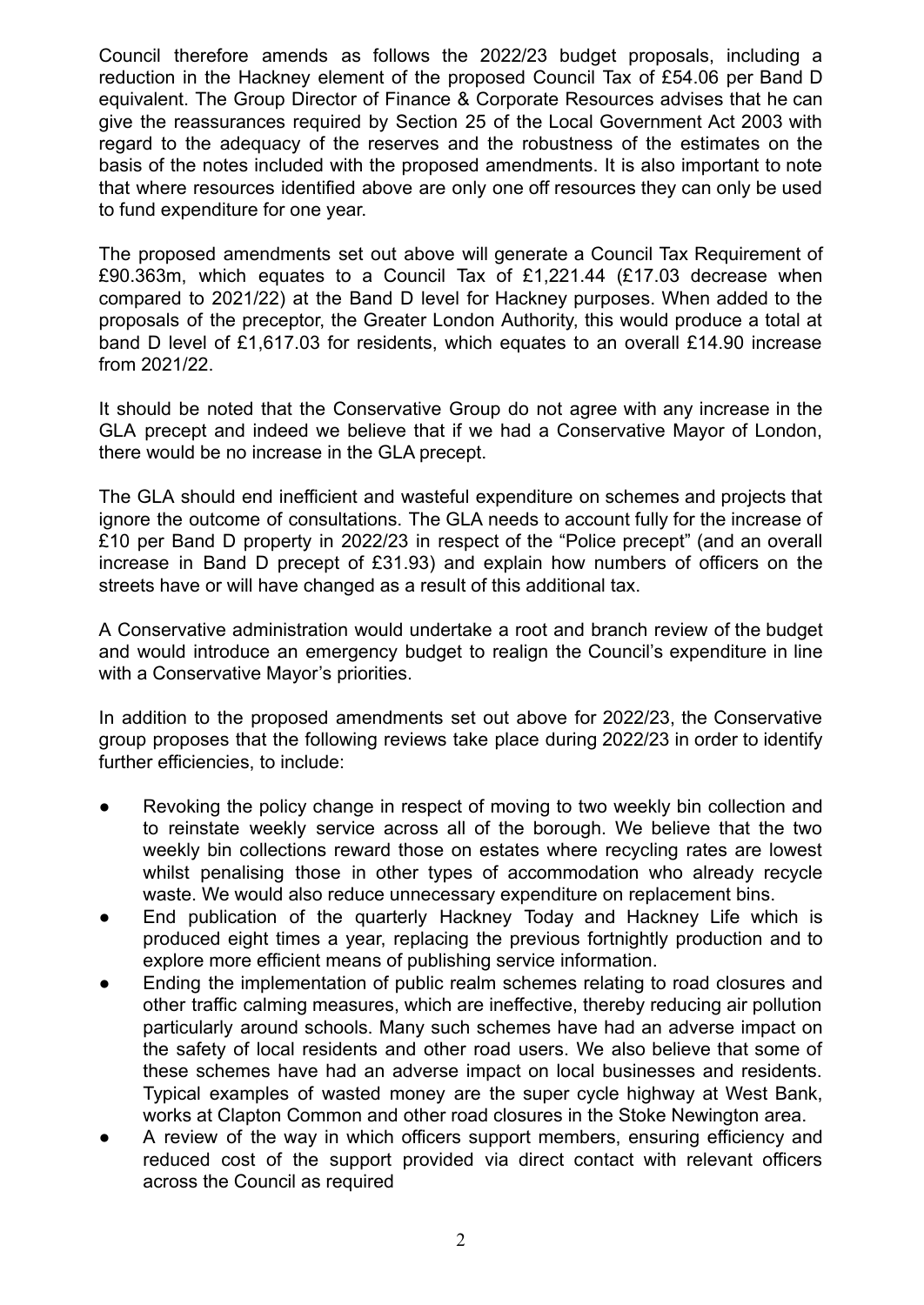- Review of street crossing patrols with a view to increasing the number across the borough to ensure the safety of children using our roads.
- A commitment to ensure that there are no reductions in the support of children in our schools with special education needs.
- A thorough research project to determine the feasibility of raising revenue income from advertisements on the council's recycling and refuse vehicle fleet.
- No further expenditure to be incurred on Controlled Parking Zones (CPZ), including those not yet implemented. Further to this we would undertake a thorough analysis of income from CPZ's and how this is used in support of the Council's budget, ensuring it is used fully in accordance with the related statutory regulations. Ensure schemes are adapted for all communities and special dispensation for Churches, Synagogues and Mosques and Public Holidays.
- A review of the consultation process, particularly regarding CPZs, to ensure that every local resident and local business have a say unlike the new consultation process which limits responses per household and that the final decisions take full account of the views expressed by residents and business, especially Zone U where 42% said they want it to be between 10 a.m and 12 p.m.
- Explore the possibility of removing estate parking charges to encourage residents of the estates to park on those estates with a view to freeing up parking capacity on surrounding roads in the borough for other users.
- A review of the application of s106 funds to ensure that those with some flexibility regarding their use are used most efficiently in pursuit of the Council's overall aims and objectives. In addition, a review of the application of Community Infrastructure Levy (CIL) funds to ensure a fairer distribution across schools in the borough.
- Review of schemes agreed with TfL as part of the Local Implementation Plan (LIP) with a view to agreeing a re-prioritisation of funding in order to reduce calls on the Council's discretionary capital programme for general repairs. This review and any subsequent proposed changes to the approved LIP will need to be agreed by TfL. Further to this, we would encourage TfL to supply seating at all bus stops, available for those residents and users that have disabilities or unable to stand for prolonged periods of time. In addition, to ensure that no further cuts are made to the buses that run through Hackney, either in terms of their numbers or routes. Additionally, a Conservative administration would lobby the GLA to end the LIP programme.
- A review of the roads maintenance programme ensuring that repairs are not required to be repeated on the same roads and pathways within short timeframes and ensuring that works by the Council are fully coordinated with those of the utility companies.
- Explore options to combine the Planning and Enforcement services with other suitable boroughs to achieve efficiencies and better understanding of the approach to large families, alongside a full review of grants available to planning authorities in order to ensure these are fully exploited, to speed up the delivery of planning applications including provision of more efficient transport management input.
- Explore more fully the potential of providing some of our services to other Council's, thus maximising efficiencies further and generating income for the Council, e.g. provision of Registrar's service to Waltham Forest.
- A review of assistance to small business to ensure that optimum level of support is provided, focusing on areas such as increasing take up of small business rate relief. In addition, undertake a review and improve communication to ensure local businesses are aware of any grants including those who do not have on-line access to ensure maximum uptake, including all Covid-related grants.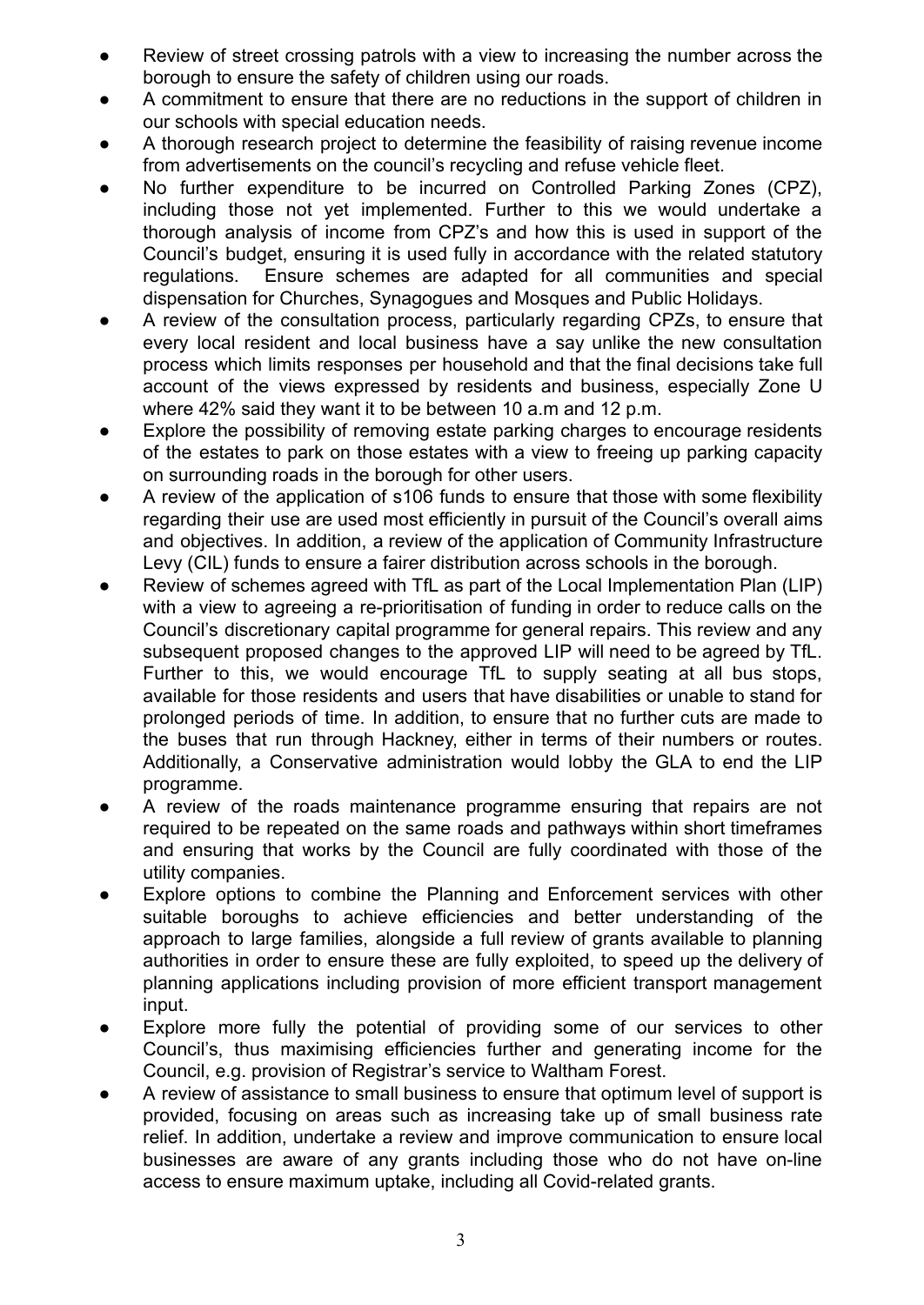- Ensure that social care is delivered in a way that ensures the needs of all communities are respected and accommodated and ensure that all new funding streams are fully explored and utilised.
- Review existing Children's Centre provision and identify options to maintain provision at all existing sites.
- A review of the use of the corporate estate, ensuring that public areas are used to their full capacity and thus increasing revenue to the Council. This review will include specifically:
	- Review of the use of Stoke Newington Town Hall Assembly Rooms and the potential to provide parking for attendees at events such as large weddings. We believe that the lack of parking provision has led to potential users finding alternative accommodation, thereby reducing potential revenue income;
	- Review of the use of estate community halls with a view to increasing the use by residents of the borough;
	- Encourage schools to use suitable space for out-of-hours activities for residents in order to raise additional revenue income for further investment in the schools.
- End ward forums with immediate effect and use the monies thereby saved for social care.
- Review of the application of funds available to the Council for the implementation of Neighbourhood Forums, eg. In the Stamford Hill area, alongside a review of the Planning Service to ensure that consideration of applications for local neighbourhood forums is fair. It is currently very difficult to get local neighbourhood forums agreed by the London Borough of Hackney.
- A review of senior officer's salaries across the Council, particularly in respect of the senior management team.
- A review of members' allowances with a view to reducing costs of the cabinet and a recommendation to cap the Mayor's allowance at £50k per annum.
- Implement independent scrutiny before planning enforcement actions are taken to ensure that cases with low risk of success and where there is not a robust public interest argument are not taken forward.
- Discontinue the Standards Committee with immediate effect given this is no longer a legal requirement, whilst ensuring compliance with the requirements of the Localism Act and other statutory guidance. In any event, whilst the Committee exists, ensure that it does comply with those regulations.
- Further review of the Scrutiny arrangements with a view to revert to the previous system which was in place.
- Bearing in mind the increase to the GLA element of the Council Tax, to make representations to the Mayor of London regarding future scrutiny of expenditure on schemes within the Borough of Hackney, e.g the number of police officers on the streets and the number of buses he is proposing to reduce.
- Improved oversight of value for money of leisure projects to avoid waste of resources, for example London Fields Lido and Clissold Leisure Centre.
- Pause on new initiatives which create additional concerns for residents during the post-pandemic period, for example road closures.
- Review of legal expenditure in relation to defending new policy decisions.
- Look at current proposals for Clapton Common recognising the need for long-term investment.
- Undertake an efficiency review of the process for allocating Blue Badges and allocation of disabled bays.